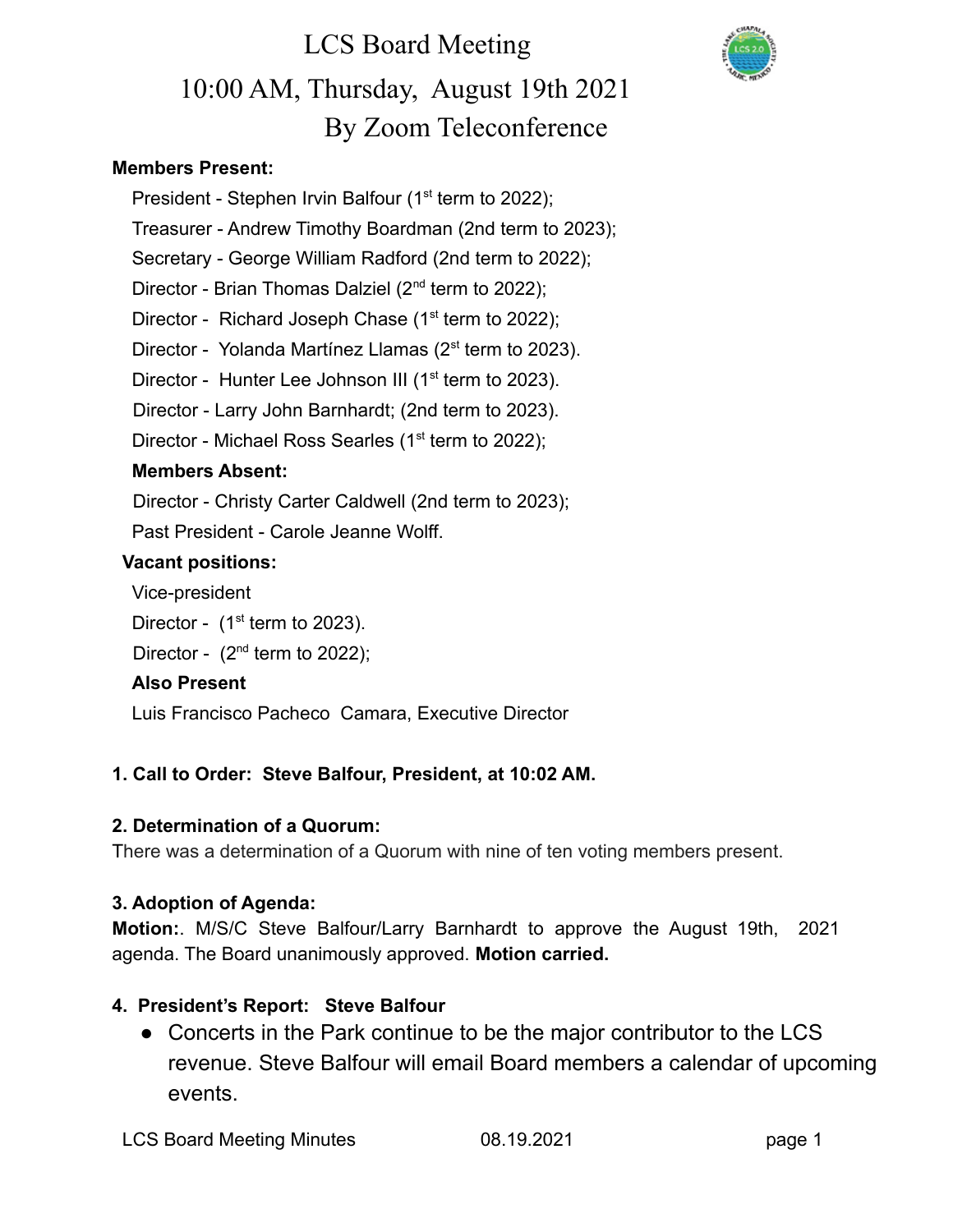

- Yolanda Martinez raised the subject of some form of compensation for Steve Balfour as the Producer of the Concert Series, given the significant amount of time, resources, expertise and out-of-pocket expenses he devotes to producing these concerts which he has offered as a fundraiser for LCS. The concerts are the largest form of fundraising that benefit LCS at this time.
- A committee made up of Michael Searles, Yolanda, Brian and Luis was asked to come up with a recommendation on this topic.
- Molinari Property An offer of \$260 thousand USD has been accepted by the Molinari estate. Donations totalling \$270,000 USD have been raised to-date to cover the purchase cost, closing expenses and expected repairs/improvements to the property. The sale is expected to close at the end of September 2021.

**Motion** M/S/C Steve Balfour/Hunter Johnson to approve the purchase of the Molinari property. The Board members unanimously approved. **Motion Carried.**

**● Annual Giving:** The campaign has raised \$407 thousand pesos year-to-date.

# **5. Secretary's Report: George Radford, Secretary**

The Minutes of the Board Meeting on July 15th, 2021.

- **Motion** M/S/C George Radford/ Tim Boardman to approve the minutes of the July 15th Board meeting. The Board members unanimously approved. **Motion Carried.**
- **●** Minutes of the March, 2021 AGM meeting, at last check, are still in Mexico City for protocolization.

# **6. Treasurer's report: Tim Boardman, Treasurer.**

July, 2021 A good month for Membership, Programs and Fundraising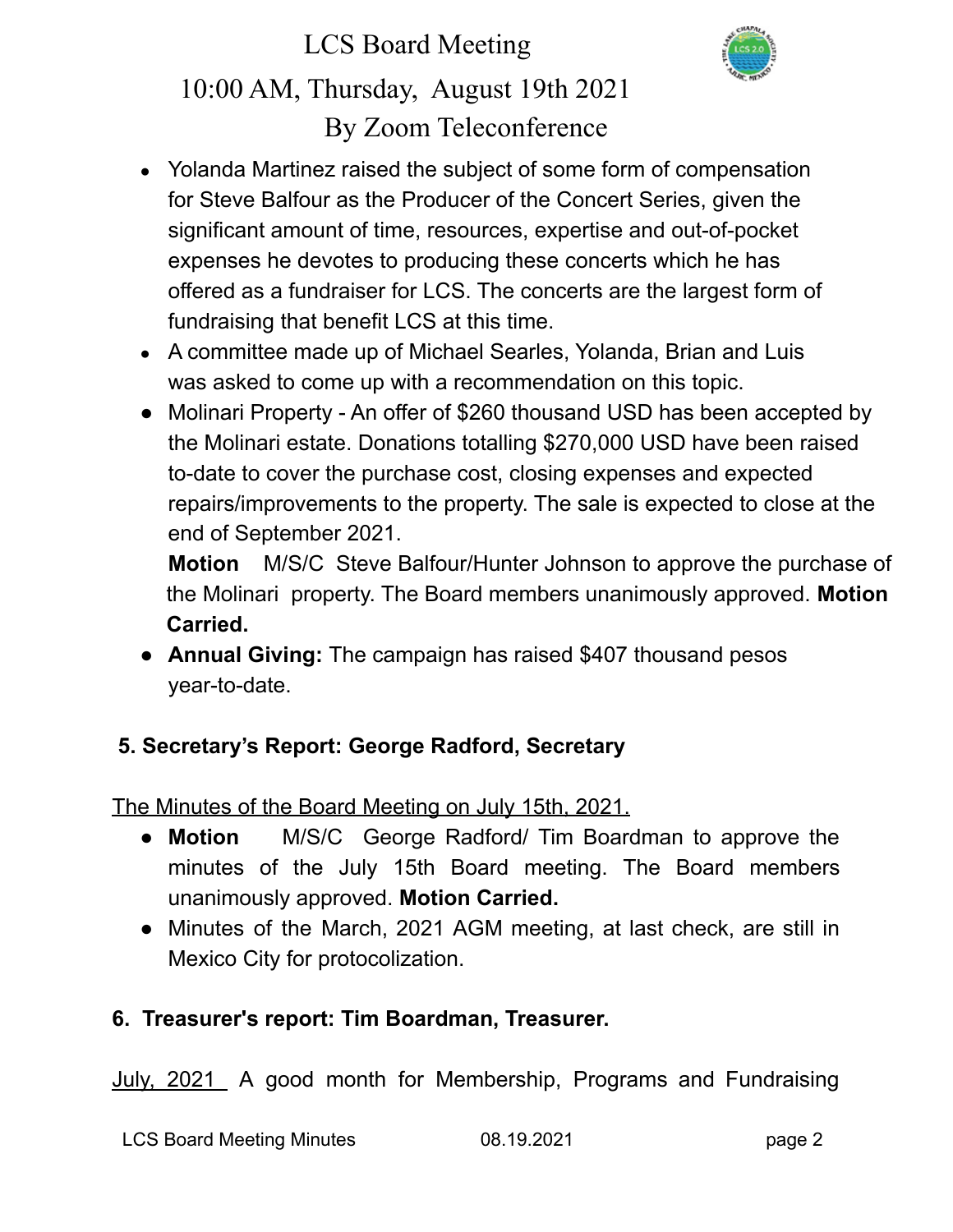LCS Board Meeting



# 10:00 AM, Thursday, August 19th 2021 By Zoom Teleconference

[Concerts in the Park]. The expense side is close to budget. Great month overall.

Year to date [YTD] Membership, programs and Fundraising are all above budget and are going strong. Admin expenses are very close to budget, other expenses are in line with the increased levels of revenue. Buildings/grounds reflect the additional repairs and maintenance that has been required. Unrestricted cash is at \$1,235k or close to 3.5 months of operations.

**Motion:** M/S/C Tim Boardman/Rick Chase to accept the July. 2021 Treasurer's Board Report, Balance Sheet and other financial reports. Discussion. The Board unanimously approved. **Motion Carried.**

A public report is available in the LCS office.

**Motion** M/S/C Tim Boardman/George Radford to authorize the officers of LCS to open a bank account (or accounts) for LCS at "Intercam Banco". The account (or accounts) is/are to help with the day to day operations of LCS and are to be in addition to the existing accounts already held by LCS at BBVA and Actinver. Discussion. The Board members unanimously approved. **Motion Carried.**

# **7. Executive Director's Report - for August, 2021. Luis Francisco Pacheco**

## **Attendance by week**

Dates # March 1 to March 7 819 March 8 to March 14 707 March 16 to March 21 524 March 22 to March 28 743 March 29 to April 4 610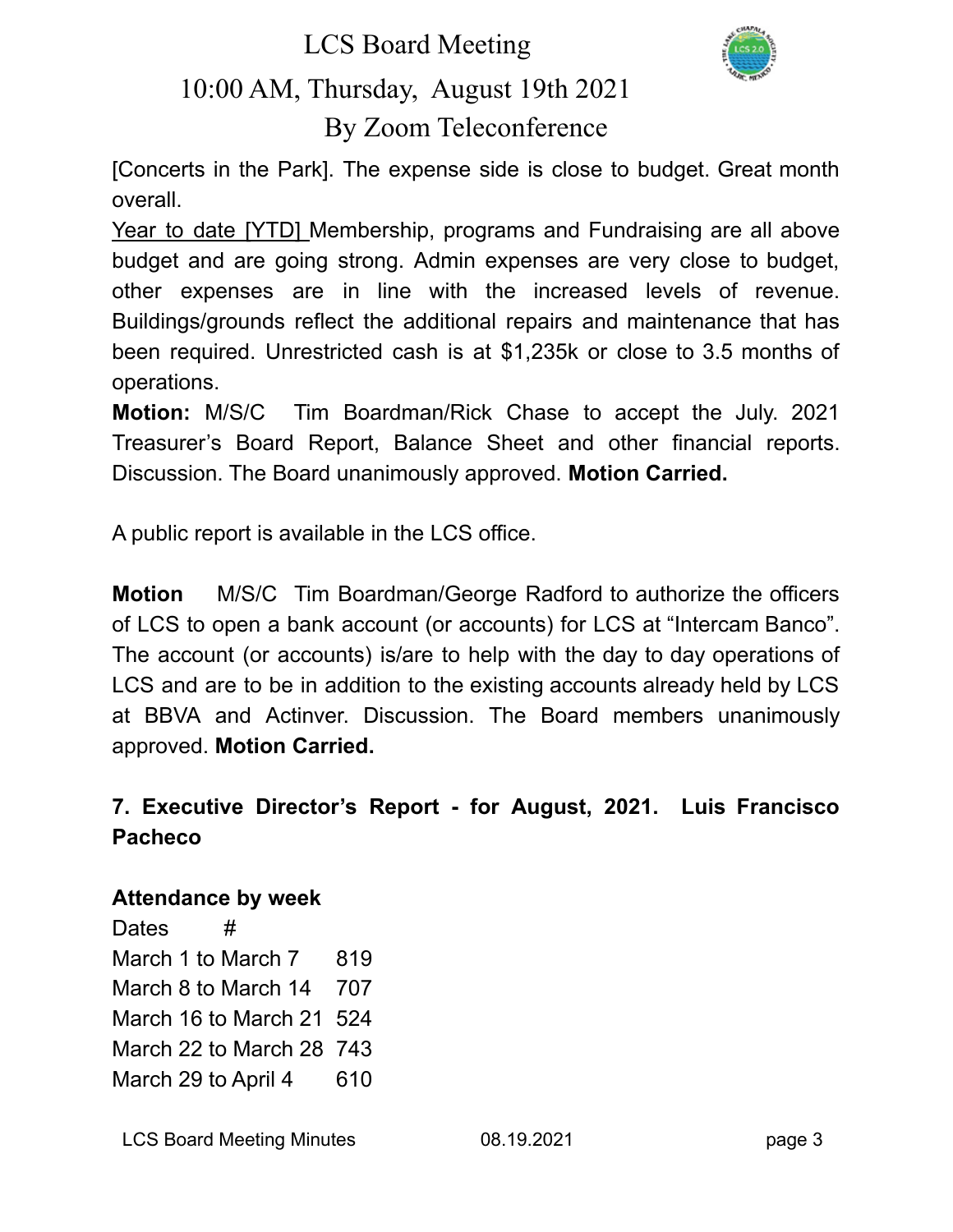

April 5 to April 11 795 April 12 to April 18 697 April 19 to April 25 675 April 25 to May 2 757 May 3 to May 9 622 May 10 to May 16 567 May 17 to May 23 560 May 24 to May 30 548 May 31 to June  $6$  590 June 7 to June 13 660 June 14 to June 20 620 June 21 to June 27 567 June 28 to July  $4 \overline{498}$ July 6 to July 11 541 July 12 to July 18 686 July 19 to July 25 672 July 26 to August 1 732 August 2 to August 8 721

August 9 to August 15 755

The drop in July can be explained by the two non-labor holidays

# **Campus maintenance**

**.**

A general Pruning and Tree conservation plan was designed with CANOPEA collaboration.That process identified that the LCS campus has 91 trees, 28 of them need pruning and 1 has to be cut down. Twelve of the pruning processes are urgent because the trees could represent a safety risk. Average height is between 4 and 16 meters. The financial investment to get all this process done is \$86,500.00

The finance server was changed, and all finance programs were finally reinstalled.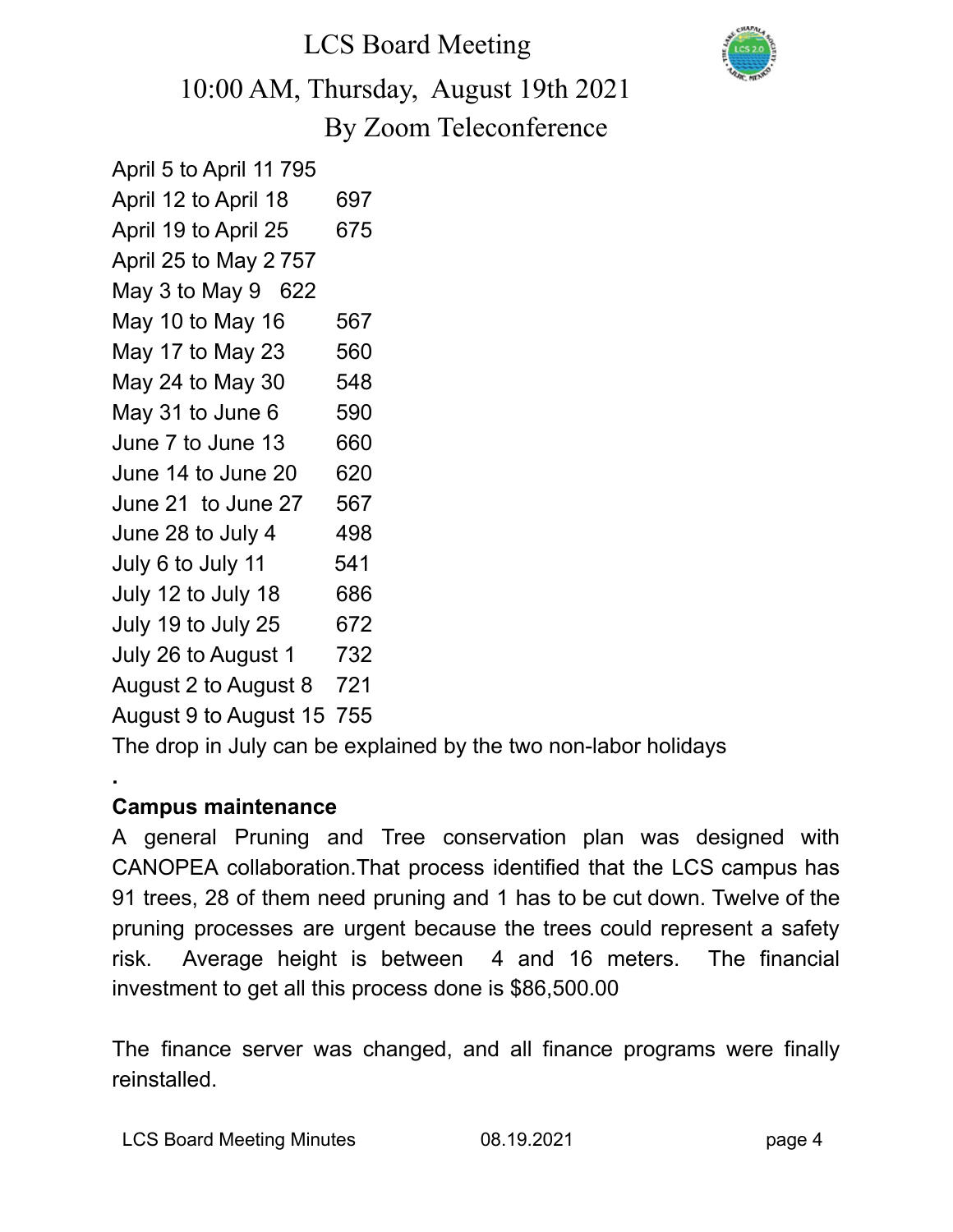

The LCS got a tent and a cooler for events as a commodity from AGA enterprise.

The central processing system of the Security cameras is now fully operational but 3 of the cameras are down and need to be repaired.

The post life server was replaced with Tim Boardman's CPU donation.

Doug Stouffer, the Project Manager for the Givecloud platform implementation has kept the evaluation moving forward.

### **Development activities**

A special appeal to fund the Molinari Estate opportunity was very successful. \$270 thousand USD has been raised to-date.

**Open Circle** continued according to the schedule.

Date Conference Attendance

- July 4 Steve Nousen 80
- July 11 Anthony Bogart 52
- July 18 Ricardo Fletes 44
- July 25 Michael McLaughlin 68
- August 1 Beatriz Gallager 87
- August 9 Kelly Bennett 70
- August 15 Ellen Sharp 105

The Board recognized and thanked its principal Business members

Business Description Driscolls Nivel Palladium, \$40,000 pesos .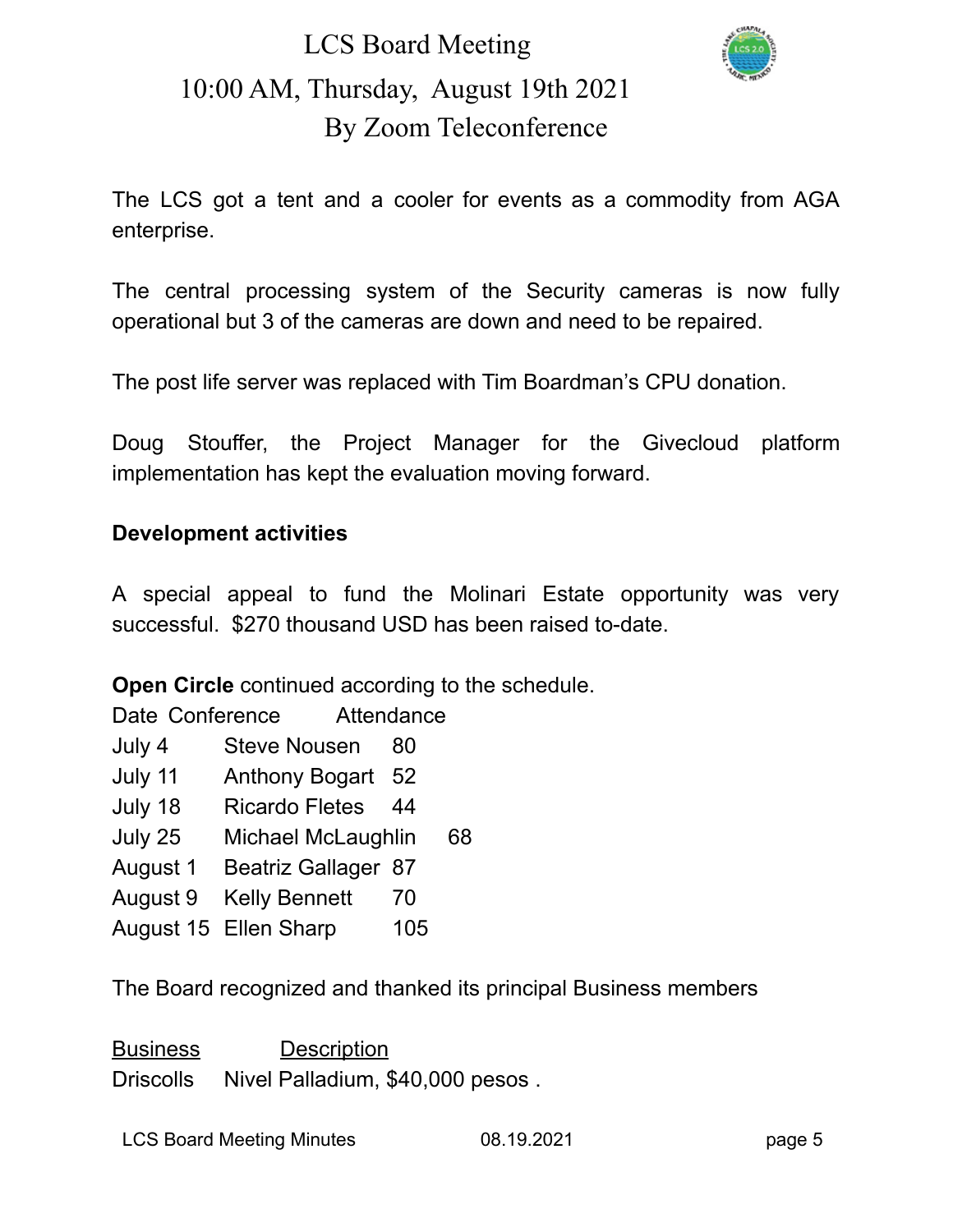

La Pueblita Nivel Titanium, \$25,000 pesos Benjamin Moore Nivel Titanium, \$25,000 pesos; Hospital San Antonio Nivel Paladio, \$20,000 pesos Subaru Nivel Oro, \$10,000 pesos. Charter Club Nivel Plata, \$5,000 pesos. SkyMed Nivel Plata, \$5,000 pesos Intercam Nivel Plata, \$5,000 pesos Abogado Felipe González Nivel Plata, \$5,000 pesos Zacatecas Government Nivel Palladium \$20,000 pesos. Massimo Metal Nivel Plata, \$5,000 pesos. Semanario Laguna. Supports the LCS with 5,000 pesos donations Provides free advertising.

### **Education Programs.**

Spanish in action: The new period started. There are 5 groups with 37 student's total. Level 3B is now open. The Wilkes Center is being used for some of these classes.

Driver's license courses continue and Intro to lakeside has restarted. Mexican manners offers two more courses - Holy Mole and Aguas frescas.

**Mexican Advisory Council:** Meeting took place August 5th. 2021 general objectives have been set. They are working on small commissions to finish the annual planning. Minutes are being sent this week. Next meeting is scheduled for September 9 at 4:00 pm

The **Children Arts program** will resume on September 4, 2021, for those young artists, under a strict COVID operating protocol. Only the oldest kids (over 15) will attend at this first reopening phase. Classes will be limited to no more than 20 socially-distanced students. These young artists will be contacted the week before the resumption of classes. The number of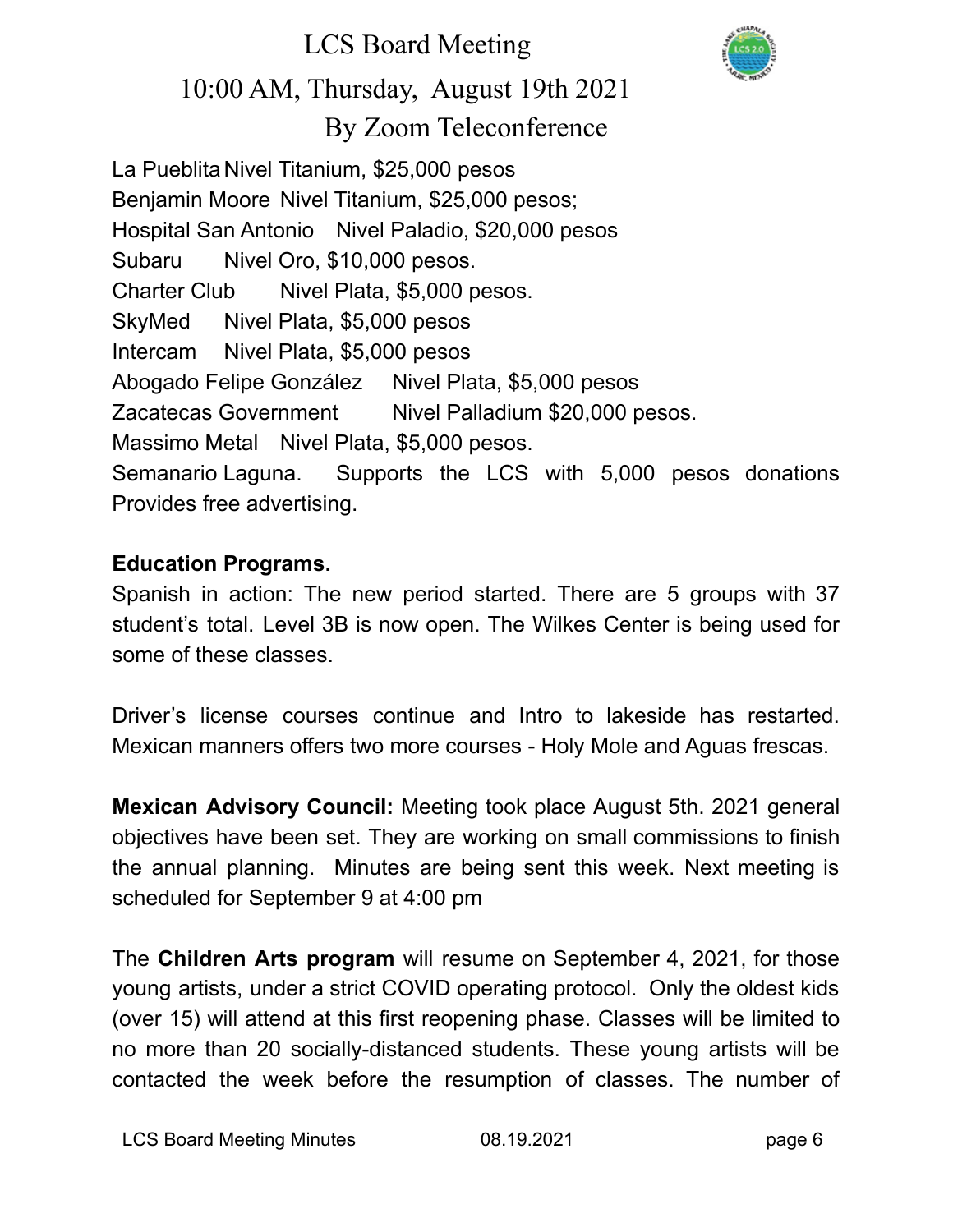

volunteers will be limited to no more than 4 maestros plus 2 to 3 administrative volunteers with the latter alternating their attendance to assist the maestros and students on any given Saturday. The extension of classes to other age groups will depend on the adjustment of protocols by the State and Municipal governments as well as other health factors.

A new joint program between Semanario Laguna and Lake Chapala Society has been initiated - Todos English. The LCS wants to improve relations between the Mexican and the foreign communities in Lakeside by giving them a common source of information. create and manage a team to translate Spanish stories into English and post on Laguna website every week. LCS will help identify volunteers to create a team that will contribute by translating Spanish-language stories into English and post on Laguna website every week. The LCS is working on the recruitment process and will be posting an invitation to participate by the end of august.

### **Human resources.**

Some other members of the staff were able to get their vaccines this month. At this moment 45% of our Staff is fully vaccinated and 92% has at least one shot. We are doing everything necessary to take care of the entire community and avoid the chain of infections.

### **Volunteers**

The fourth managers general meeting took place on August 5th, and it was a special meeting regarding COVID Protocols update.

The fourth docent's reunion was held at La Pueblita (July 31), with great attendance. Meetings with The children arts program and ISL had been celebrated to plan the possible return to activities.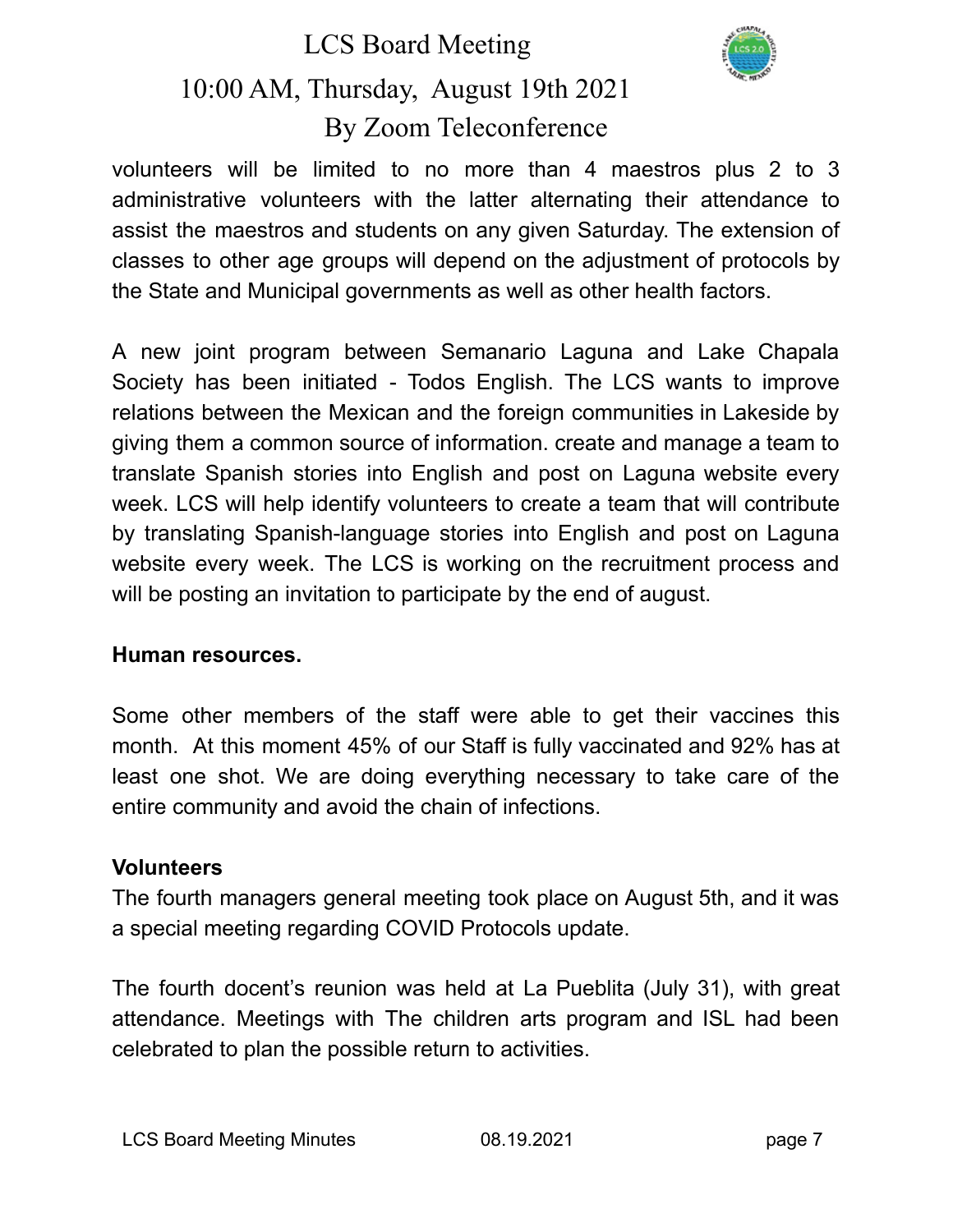# LCS Board Meeting



# 10:00 AM, Thursday, August 19th 2021 By Zoom Teleconference

A small lunch was celebrated to Honor Cate Howell who after many years of service stepped down as Library Manager.

## **Conecciones Magazine:**

Because of September being the Will month in Mexico, our Development Manager used the cover letter of the August issue to appeal for donations in order to print September's magazine. We got donations for \$20,500 pesos for printing the magazine. August digital edition was sent to 7,948 e-mail contacts. It has been read online by 633 persons and downloaded by 189.

Social Media:

There are 401 new followers, 67 posts and 5,280 people reached. During the month 77 design pieces and 9 videos were made.

### **Membership**

We can see that membership numbers are not dropping and maintaining. It is our historical low season and still we raise membership numbers.

## **Extended service hours for Angelina's Coffee**

The Board discussed and agreed with the Executive Director's recommendation that the cafe's hours of operation should be extended to 8:00 P.M..

## **Audit Report: Brian Dalziel, Chairperson**.

Planning for the 2021 External Audit has begun.

# **8. Mexican Advisory Council: Yolly Martinez, Chairperson**

• The Mexican Advisory Council meeting took place on August  $5^{\text{th}}$ . Minutes are being sent and a Work plan for its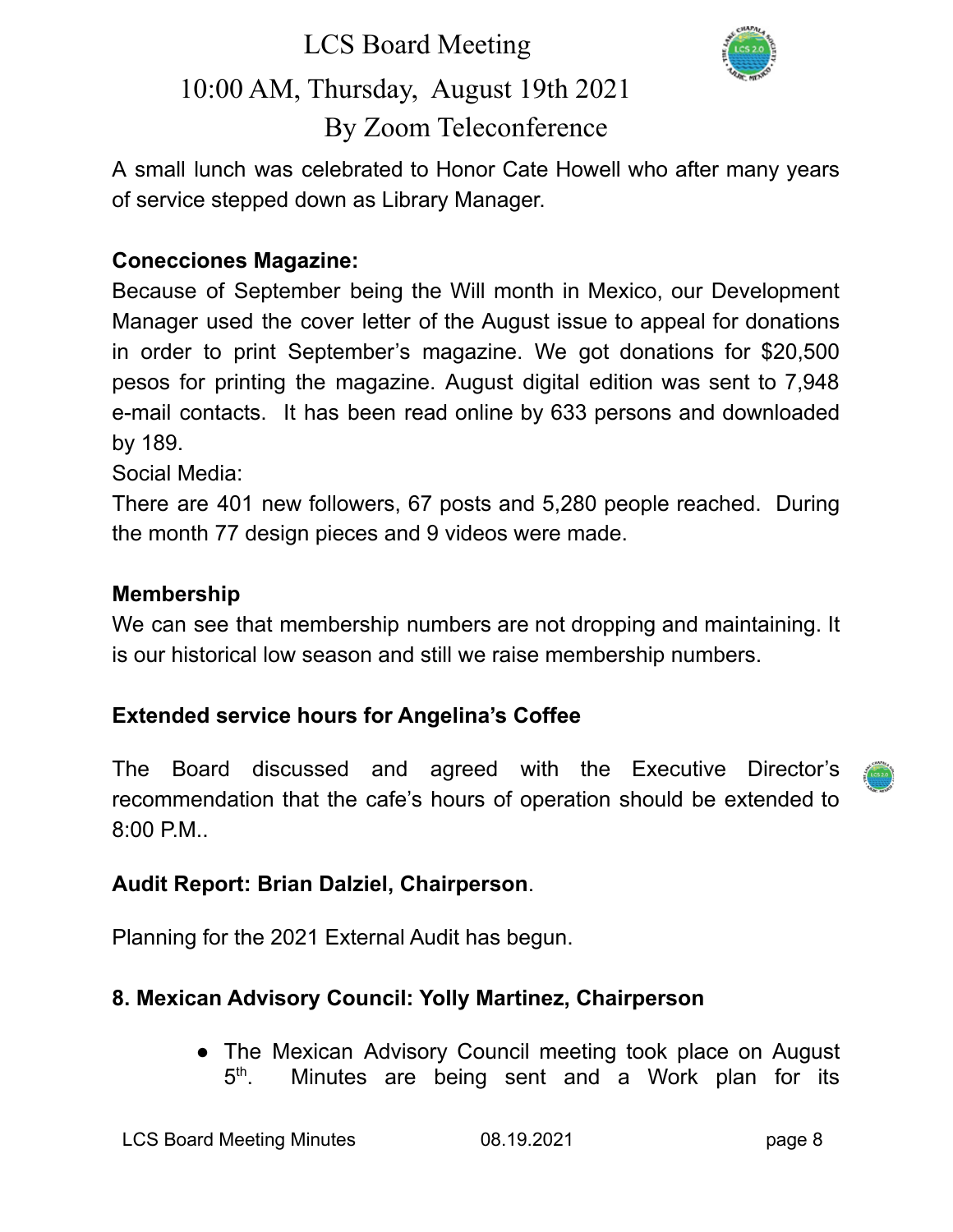

implementation is on course.

• Committee members are finalizing recommended projects and a plan to the end of the year.

### **9. Board Development: Hunter Johnson, Chairperson**

**●** The second meeting of the committee will take place nextTuesday, August 24th.

### **10. Old Business:**

#### **11. New Business:**

**Motion** M/S/C Tim Boardman/George Radford to accept Michael Searles explanation for his absence from Board meetings for greater than the allowed three months. Discussion. The Board members unanimously approved. **Motion Carried.**

### **12. Adjournment:**

M/S/C Michael Searles/Richard Chase to adjourn the meeting. The Board unanimously approved adjournment at 11:55 A.M.

# **The next board meeting date will be Thursday, September 16th, 2021 at 10:00 A.M. via ZOOM teleconference**.

Date of Approval: September 16th, 2021 George William Radford, Secretary